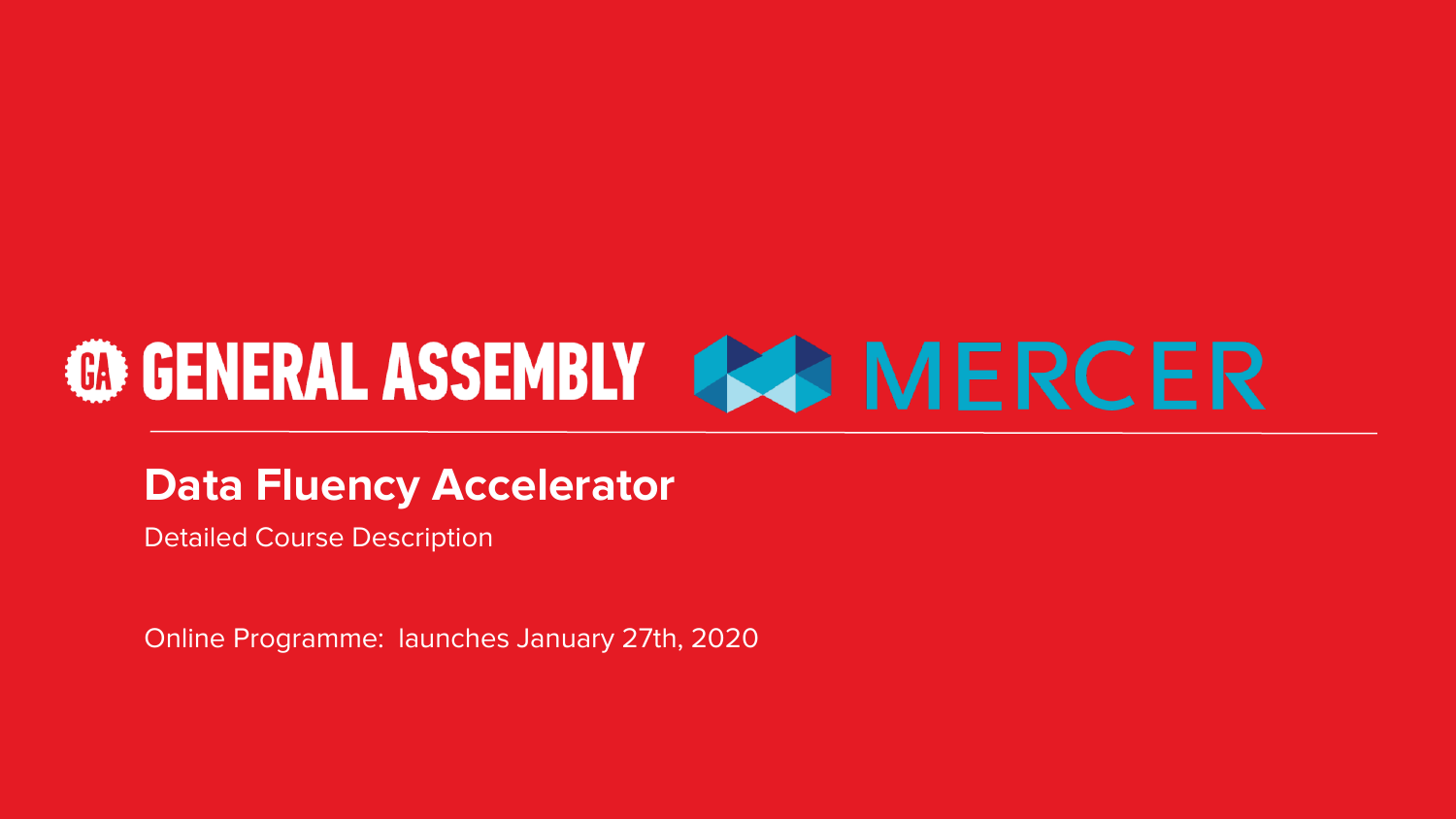## " **Analytics is no longer a nice-to-have capability...but rather an absolute must-have for any HR executive who wants to provide a positive impact to the business and its employees and ultimately to build a 21st-century HR function**

- [FastCompany](https://www.fastcompany.com/90357244/this-is-why-data-is-now-more-essential-than-ever-in-hr)

Mercer has teamed up with General Assembly (GA), an award winning education company that offers training in today's in-demand digital fields to launch powerful learning programmes for HR leaders, managers and professionals in 2020.

**Boost your data analytic skills with our Data Fluency Accelerator.**

Become more fluent in the essential skills required in today's workplace. Arm yourself with the digital mindsets, terminology and workflows that drive today's economy. Support your team's goals with data-driven insights and data analysis techniques.

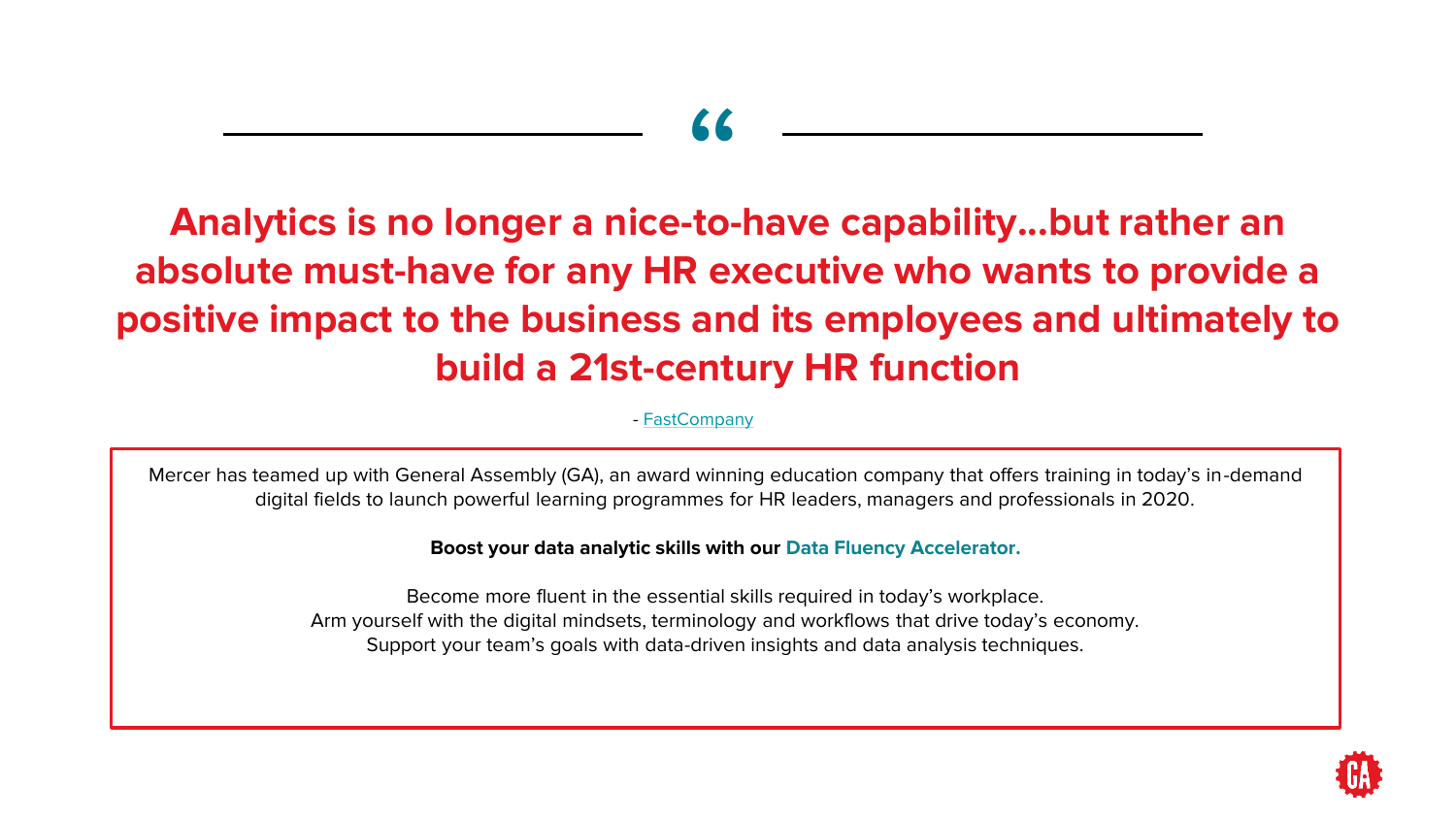## **Data Fluency Accelerator**

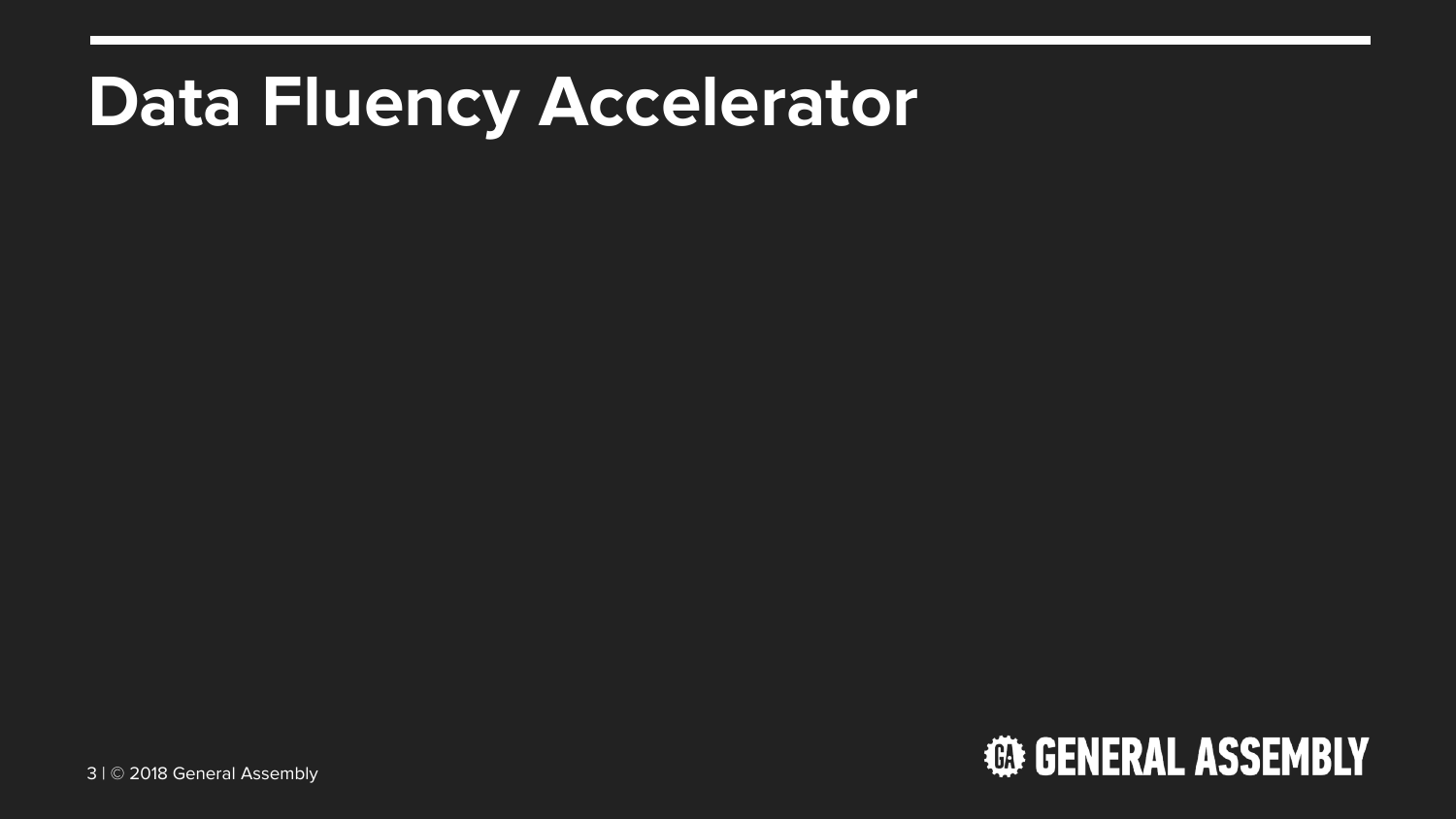**ON DEMAND | NO PREREQUISITES**

### **Data Fluency Accelerator**

Learn the essential skills to make data-driven decisions.

Part 1: self-led, mentor-supported, online programme over "12 weeks Part 2: 1-day, instructor-led workshop in London

#### **OVERVIEW**

A comprehensive foundation that equips students with the context, process, and tools to identify and communicate data-driven insights using Excel and SQL.

#### **IDEAL FOR**

HR teams looking to identify talent insights.

#### **FEATURES**

- World-class curriculum.
- Assessment and personal score report.
- Project-led experience.
- Letter of completion.
- Access anywhere, anytime.

#### **TIMING**

Estimated 29–44-hour program:

- 16 hours, 15-minutes of course content.
- 30-minute assessment.
- 2.5 hours of mentor sessions.
- 10–20 hours of project work.

#### **PART 1 CURRICULUM**

5 Units | 38 Lessons

1. **Data Wrangling**: Data analysis framework, finding the right data, identifying and handling problematic data, harnessing the power of functions.

2. **Exploring Data**: Data profiling, creating tables, charting and visualizing data, logical functions.

3. **Interpreting Data**: Statistical thinking and design, interpreting data with PivotTables, measuring the relationship between variables.

4. **Communicate Insights**: Telling a good story, designing effective visualizations, planning and building dashboards.

5. **SQL**: Exploring data with queries, refining searches, modifying text query results, null values, aggregation, joining tables.

#### **ASSESSMENT**

20 Questions; 30-Minute Time Limit

Data Analytics Level 1 (DA1) assessment.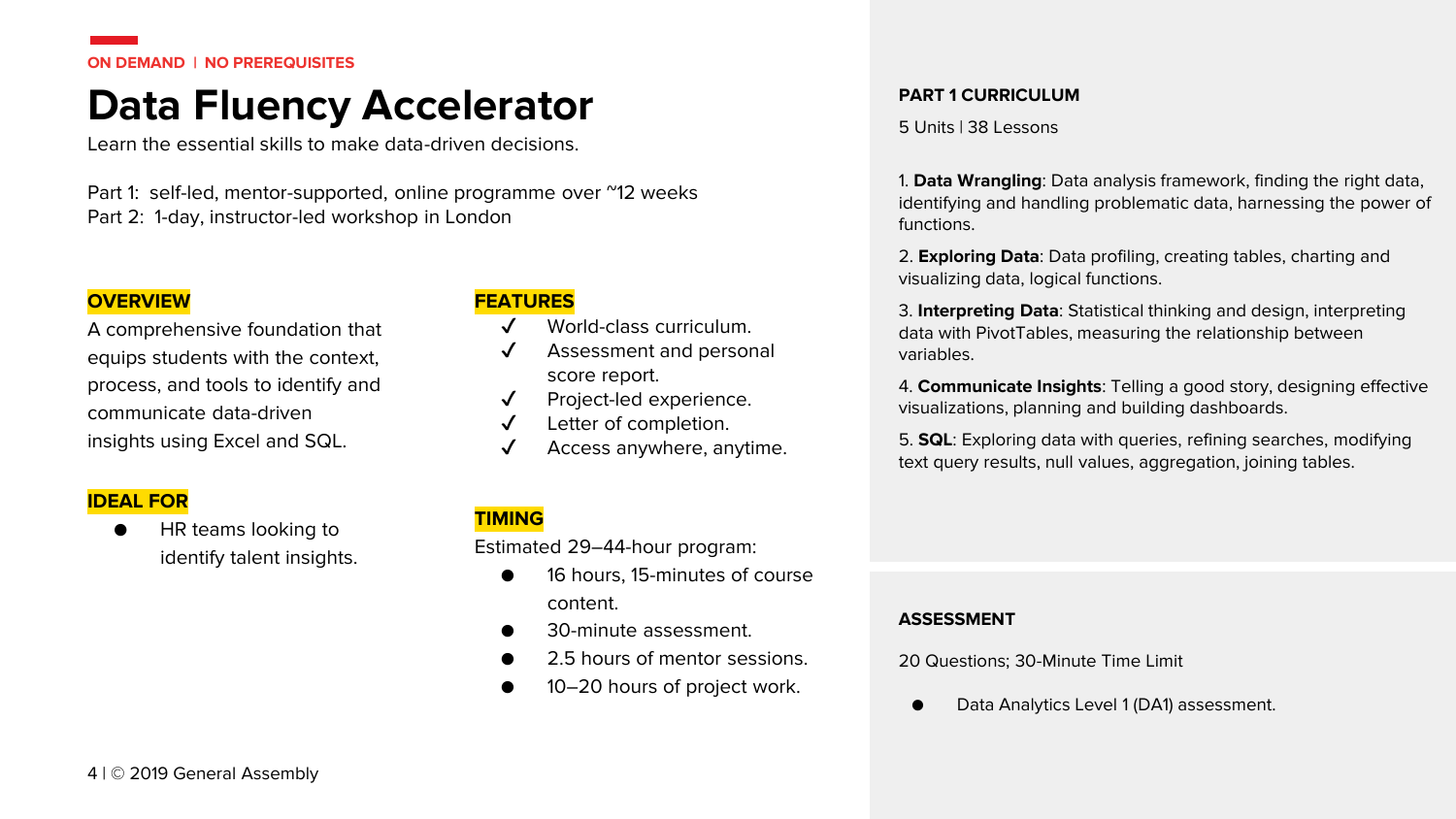### **Your Learning Journey**



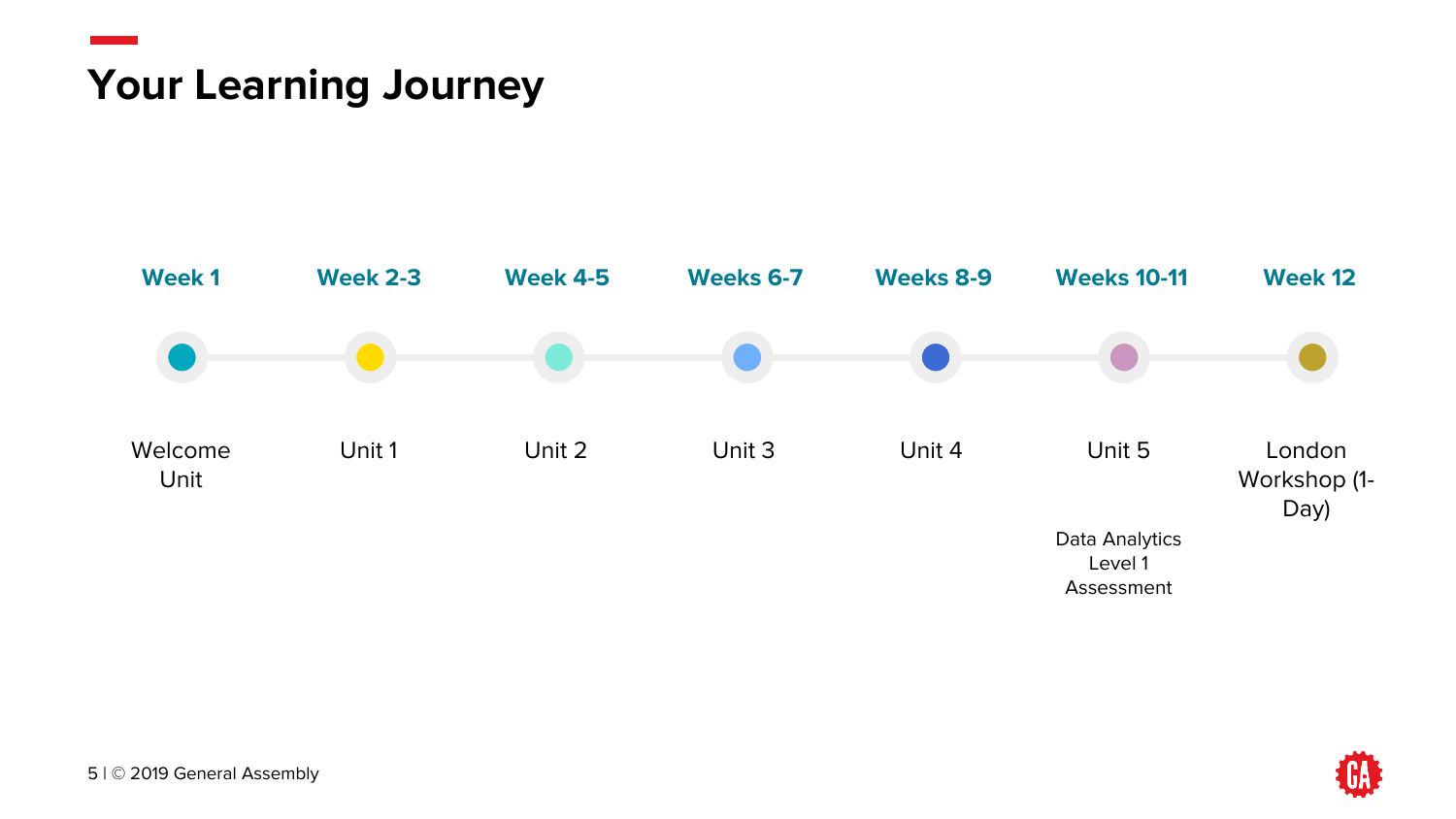### **Interactive Content Reflects Cutting-Edge Industry Research**

Data Fluency Accelerator content reflects the latest industry research and frameworks developed by GA's Data Science Standards Board, and includes multiple ways for participants to learn:

- **Project-based** learning.
- **Knowledge checks** to reinforce key concepts.
- **Interactive content types** such as flashcards to engage learners.
- **Videos** with transcripts to bring concepts to life.

#### **Data Career Framework**

*Reflects the latest industry research*.



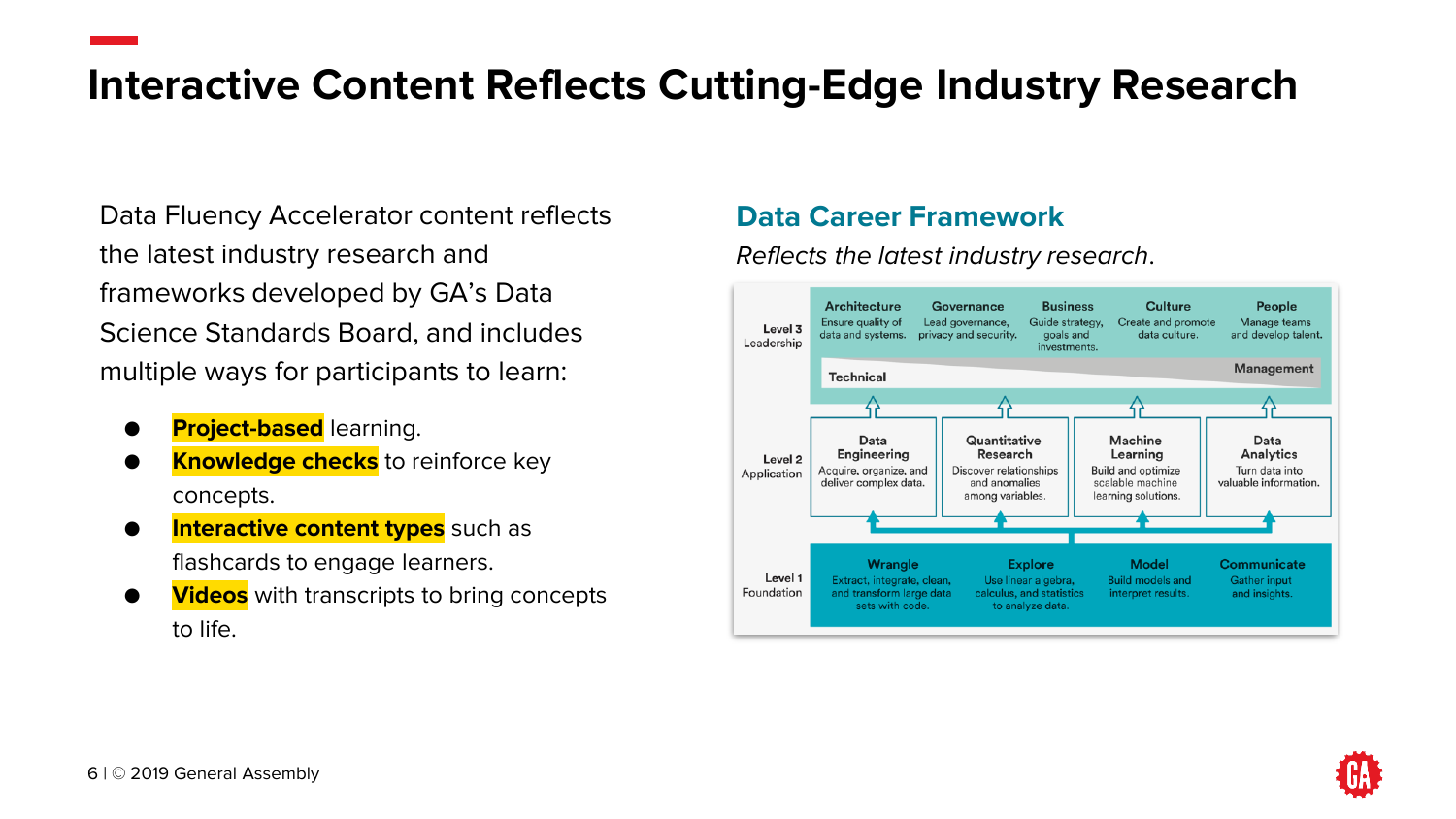### **Projects Provide an Opportunity for Application of Knowledge and Practice**

Each of the five units in the learning path includes a project lesson to guide students through the content they've learned in previous lessons.

| at any time; customers a<br>Citi Bike wants to explor<br>For instance, when it co |
|-----------------------------------------------------------------------------------|
| more bikes at certain tin<br>trips? And, if so, should                            |
| Can you help?                                                                     |
| Scenario 2: Superstore                                                            |
| Scenario 4: Choose Your Own                                                       |
|                                                                                   |

Students can select from one of three project options or choose



Citi Bike is New York City's bikeshare company, providing widespread access to temporary bicycle rentals throughout the five boroughs. Riders check out a bike at one station and "dock" the bike at another. Subscribers pay for annual passes to take a bike are more casual riders and pay for one- or three-day passes.

re how it might better cater to subscriber and customer needs. mes to improving bike availability, do certain stations require nes of the day? Or, do certain types of riders tend to take longer Citi Bike explore offering a lightweight bicycle model?

X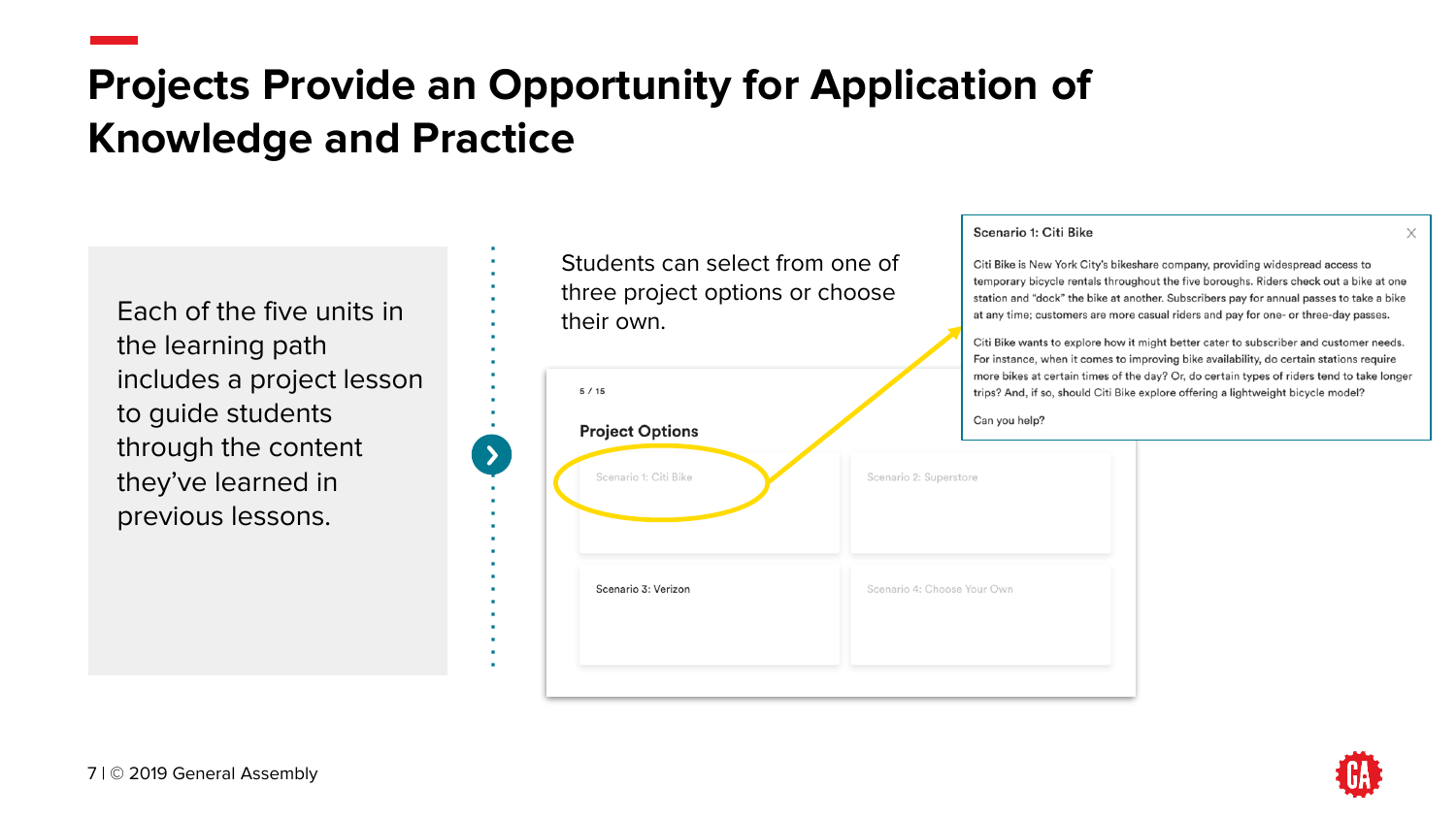### **Project Prompts Provide Real-World Challenges and Result in a Final Portfolio Project**

### **[Project Toolkit Examples](https://drive.google.com/open?id=1fs2j47GvLhG2lGVL1ix7qG6HSa7nakjv)**

#### **Scenario 1: Citi Bike**

Citi Bike is New York City's bike share company, providing widespread access to temporary bicycle rentals throughout the five boroughs. Riders check out a bike at one station and "dock" the bike at another. Subscribers pay for annual passes to take a bike at any time; customers are more casual riders and pay for one- or three-day passes.

Citi Bike wants to explore how it might better cater to subscriber and customer needs. For instance, when it comes to improving bike availability, do certain stations require more bikes at certain times of the day? Or do certain types of riders tend to take longer trips? And if so, should Citi Bike explore offering a lightweight bicycle model?

Can you help?

#### **Scenario 2: Superstore**

Superstore is America's leading bulk office supplier.

Superstore has employed the same four salespeople (one per region) for the past three years, and while sales have steadily increased, profit margins have not followed suit.

You are Superstore's newest business analyst brought on to examine the sales data and uncover potential patterns that have led to lower profit margins.

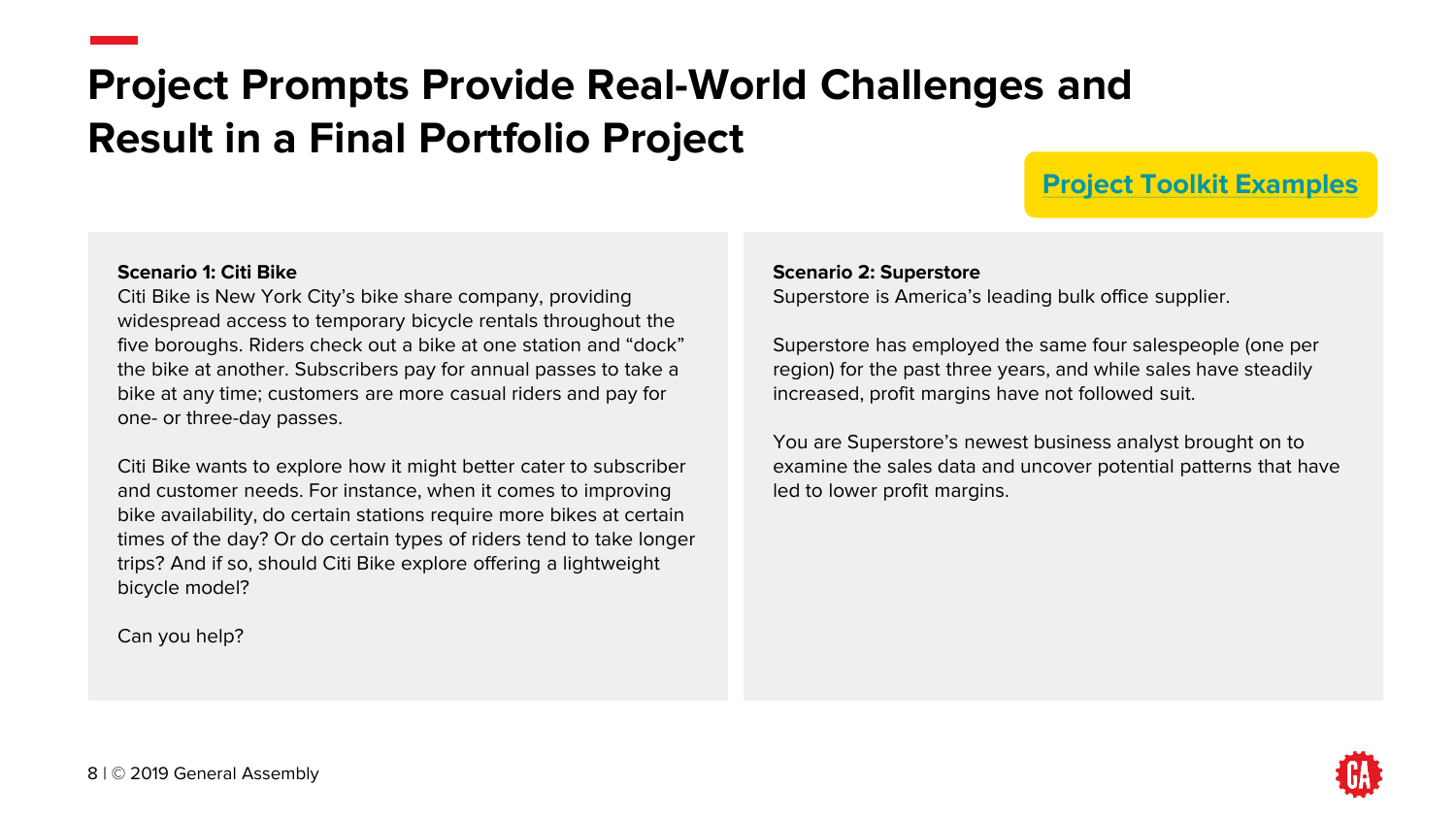### **Access to Expert Mentors to Guide Your Team Through the Course**

Experts available at students' fingertips to:

- Help with a concept.
- Answer a question.
- Review project feedback.
- Chat about anything on the student's mind.



Students can book mentor sessions directly within the platform.



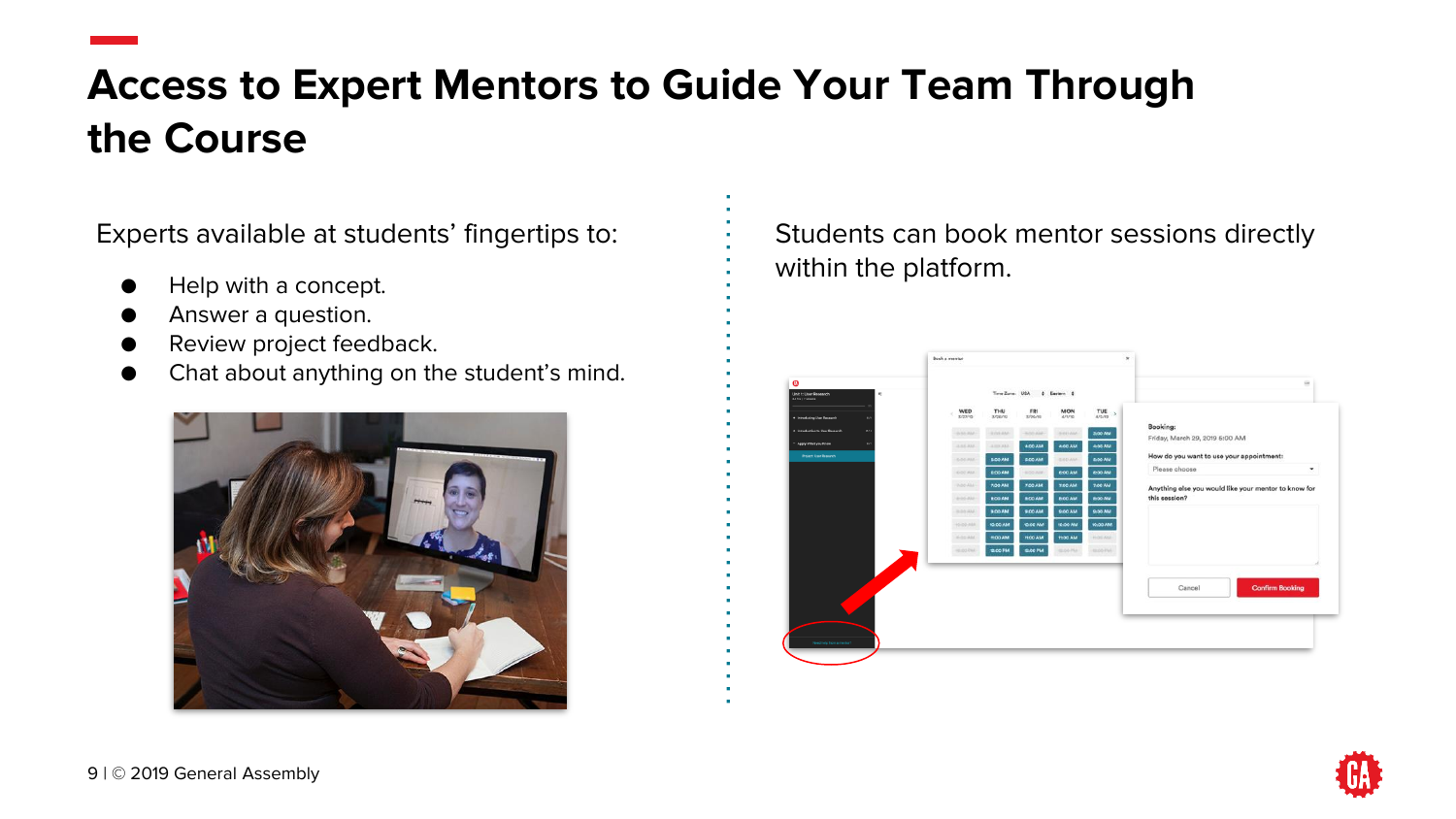### **Data Analysis is Level 1 (DA1) Assessment Packaged With Learning Content**

|                                                                                                                                                                                                                                                 | <b>DATA ANALYSIS LEVEL 1</b>                                                                                                                                                                                                                                                   |                                                                                                                                           | <b>CERTIFIED MARKETER LEVEL 1</b> |
|-------------------------------------------------------------------------------------------------------------------------------------------------------------------------------------------------------------------------------------------------|--------------------------------------------------------------------------------------------------------------------------------------------------------------------------------------------------------------------------------------------------------------------------------|-------------------------------------------------------------------------------------------------------------------------------------------|-----------------------------------|
| 20 quastions 1:30 Minute Tires Limit<br>_<br>_                                                                                                                                                                                                  | The Data Analysis Level 1 (DA1) assessment will test your proficiency across three topics: Databases, Spreadsheets, Statistics. The DA1 uses five stages of data                                                                                                               | Jean Kelly                                                                                                                                | Submitted January 17, 2019 C      |
| analysis: Frame, Analyze, Communicate, Prepare, and Interpret.                                                                                                                                                                                  |                                                                                                                                                                                                                                                                                | OVERALL SOORS<br>$26$ <sub>/45</sub>                                                                                                      | YOUR SCORE<br>$-69\%$             |
| <b>Important Rules</b>                                                                                                                                                                                                                          |                                                                                                                                                                                                                                                                                | Performance by Null                                                                                                                       |                                   |
| We recommend using a computer or laptop to take your<br>$ $ <sub>o</sub> $ $ <sub>0</sub><br>assessment.<br>ضت                                                                                                                                  |                                                                                                                                                                                                                                                                                | CALCULATE (4/10)<br>Combine data to determine results                                                                                     | 44%                               |
| contact the contract of the contact of the contact of the contact of the contact of the contact of the contact of the contact of the contact of the contact of the contact of the contact of the contact of the contact of the<br>$\mathcal{L}$ | 54:28 remaining                                                                                                                                                                                                                                                                | CHANNELS AND EXECUTION (6/9)<br>Garrier your researant to market<br>Finish As<br>CONCEPTIALIZE (14.131)                                   | 62%                               |
| $\equiv$<br>Certified Marketer Level 1<br>60 minutes   45 questions<br>8/4                                                                                                                                                                      | Question 6                                                                                                                                                                                                                                                                     | Understand and apply concepts in marketing<br>CONSUMER/OUSTOMER INSIGHT (3/4)<br>Understanding and advocating for consumer/pustomer needs | <b>CON</b>                        |
| - Consumer/Customer Insights<br>5/8<br>Question 1<br>×                                                                                                                                                                                          | You are branding a new line of baby toys and have questions about your competitors and target customers.<br>From where should you collect data to best answer each question?<br>(Click and drag items next to their matching questions.)<br>Drog and drop the following items. | CREATIVE (7/9)<br>Exinging compelling messages to life                                                                                    | 28%<br>78%                        |
| Question 2<br>Question 3<br><b>B</b> Lagreet                                                                                                                                                                                                    | Focus groups<br>Customer surveys<br>Personal research of media from competitors                                                                                                                                                                                                | INTERPRET (6/6)<br>Draw conclusions from data to make decisions<br>MARKETING TECHNOLOGY (S/9)<br>University disc range and use of marketh | 67%                               |
| Question 4<br>Begin As<br>Question 5                                                                                                                                                                                                            | A web analytics tool<br>Reports from research organizations                                                                                                                                                                                                                    | MEASUREMENT AND ANALYTICS (S/10)<br>Measuring and optimizing performance                                                                  | <b>FAN</b><br>EQ16                |
| Question 6                                                                                                                                                                                                                                      | What are the revenues of top brands?<br>What are the unique selling propositions of<br>tep brands?                                                                                                                                                                             | Go to Coursework                                                                                                                          |                                   |
| Question 7<br>Question 8                                                                                                                                                                                                                        | What are the product attributes that appeal to<br>How do customers feel about existing baby<br>the most customers?<br>toys?                                                                                                                                                    |                                                                                                                                           |                                   |
| + Creative<br>O/9                                                                                                                                                                                                                               | What are the main ways customers currently                                                                                                                                                                                                                                     |                                                                                                                                           |                                   |

#### **What It Is:**

Access to GA's industry standard assessments (\$200 value) included with the course.

#### **Students Get:**

- **Assessment**
- Personal score report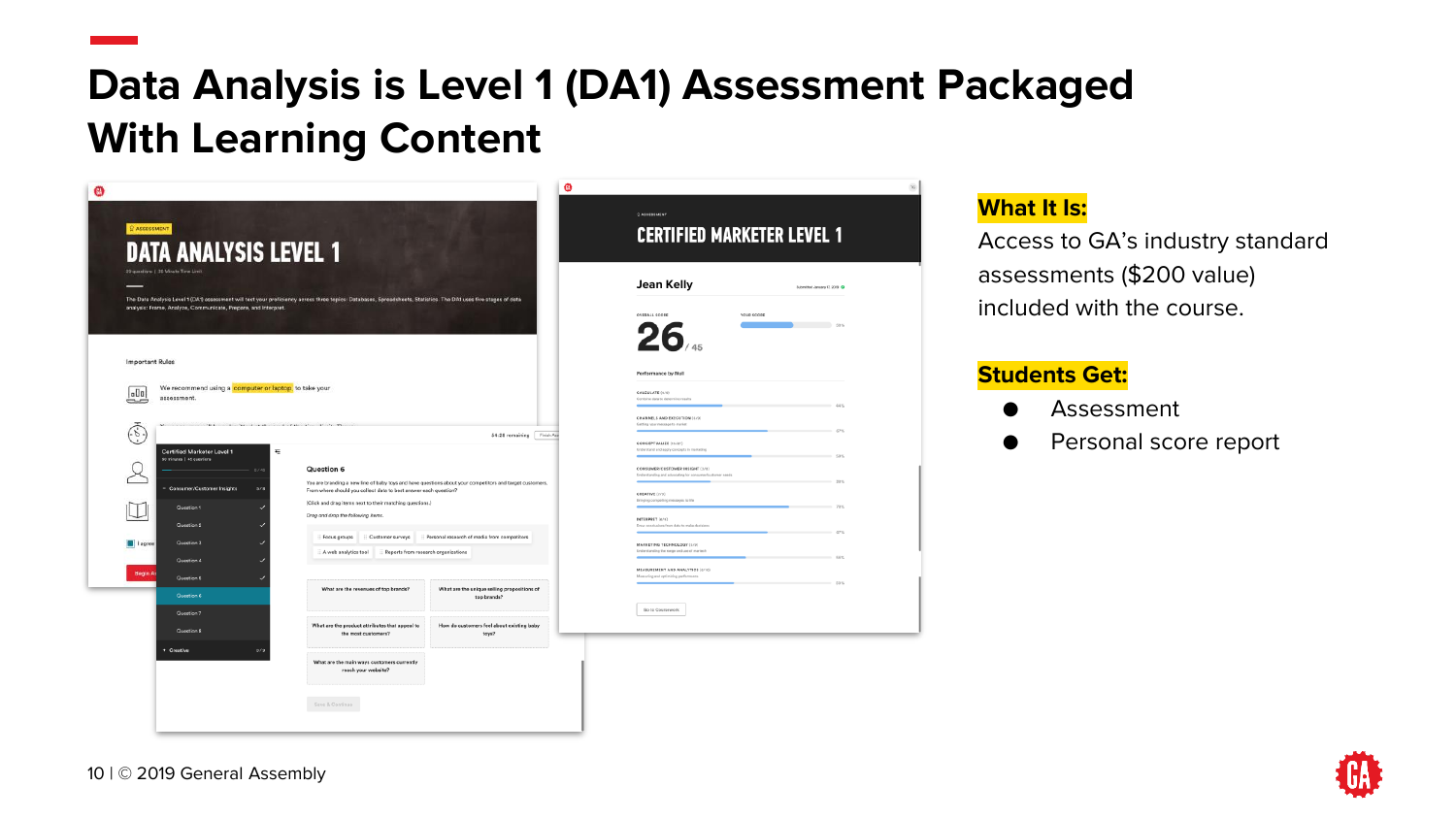

### **Welcome to Data Analysis**

#### **Welcome to Data Analysis**

Welcome to Data Analysis

Get Started in Data Analysis

#### **Overview**

With so much data generated every day, analytical skills have become critical in the modern economy, whether you work directly with data or manage those who do. In this course, learners will explore the framework analysts use to draw confident conclusions from data, and learn how to use Excel and SQL to make critical business decisions.

- Use Excel and SQL to collect, clean, and analyze large data sets.
- Present data-driven insights to key stakeholders using data visualization and dashboards.
- Tell compelling stories with data.

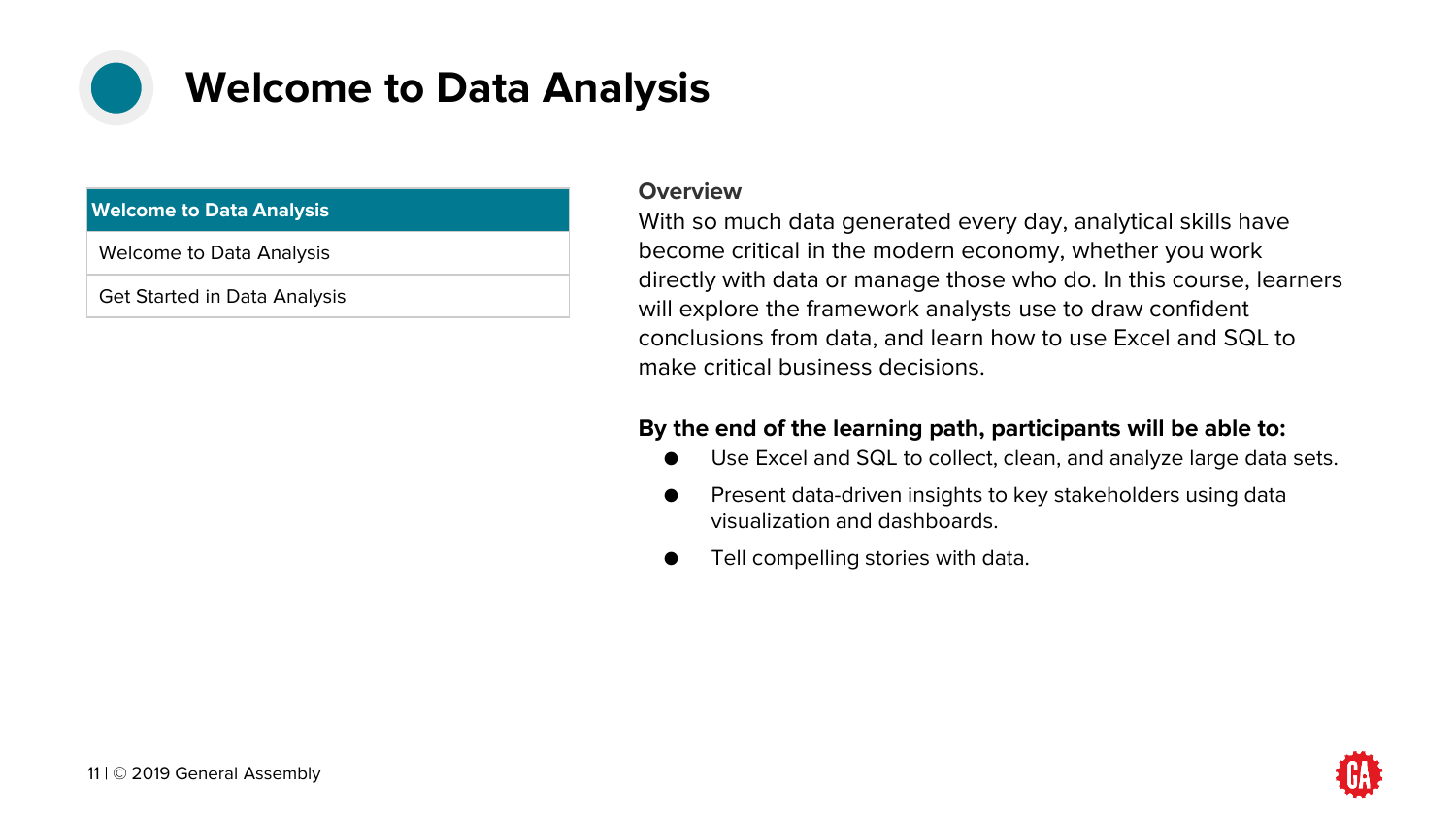

### **Unit 1: Data Wrangling**

#### **Data Wrangling**

| Introducing Data Wrangling |  |
|----------------------------|--|
| The Data Framework         |  |
| Finding the Right Data     |  |
|                            |  |

Cleaning Your Data

Organizing Data With Functions

#### **Project**

Write a specific problem statement and a clear hypothesis. Use common sources to find potential data sets for analysis, evaluate if they can be leveraged to answer a question, and spot check and clean them using common features and functions in Excel.

#### **Overview**

Analysts spend a vast majority of their time finding and handling dirty data. In this unit, learners get started with the essentials of data wrangling — i.e., the process of finding, sifting through, cleansing, and transforming data so it can be used to answer business questions.

- Describe the Data Framework, and how it's used by analysts.
- Write a specific and testable question given a scenario.
- Evaluate data sets and their variables.
- Determine if a data set can be used to solve a business problem.
- Use Excel's Filter feature to spot check for problematic data.
- Handle missing data based on industry norms.
- Use conditional formatting to identify duplicates and extreme values within a data set.
- Use Excel's Find and Replace feature to fix easily identifiable issues/errors.
- Select a data cleaning strategy based on a given scenario.
- Learn to use and distinguish between VLOOKUP, HLOOKUP, and INDEX MATCH.

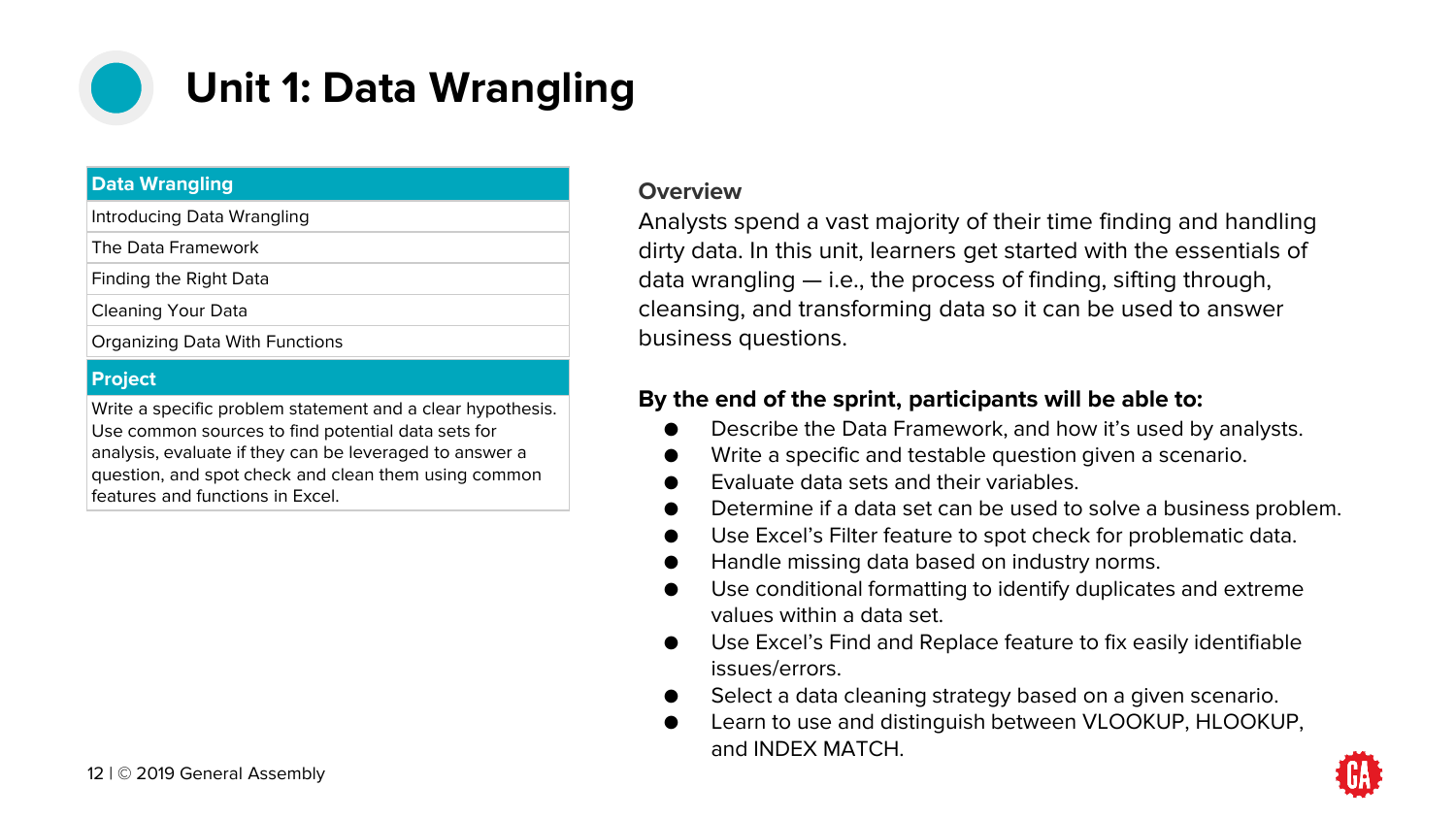

### **Unit 2: Exploring Data**

#### **Exploring Data**

Introducing Exploring Data

Data Profiling

Creating PivotTables for Exploratory Analysis

Exploring Relationships Through Data Visualization

Probing Data With Logical Functions

#### **Project**

Use aggregate functions, summary statistics, and histograms to understand a data set. Make a PivotTable to explore data, choose the appropriate visualization for an analytical output, and select a logical function to ask a complex question of data.

#### **Overview**

Once you've cleaned your data set, it's time to explore it. At this point, analysts start asking broad questions of their data like, "What happened?" and "Why do we think this happened?" In this unit, participants will learn how to use PivotTables and statistics to discover more about what your data is saying.

- Use summary statistics to understand a data set.
- Create a histogram and use it to explain the distribution of data.
- Apply aggregate functions to describe a data set.
- Create a table and understand how it can be useful.
- Make, format, and update a PivotTable in accordance with best practices.
- Conduct an exploratory data analysis using tables.
- Select the appropriate visualization for an analytical output.
- Create the four most common types of charts and interpret their results.
- Build logical functions using IF AND OR to ask complex questions of data.

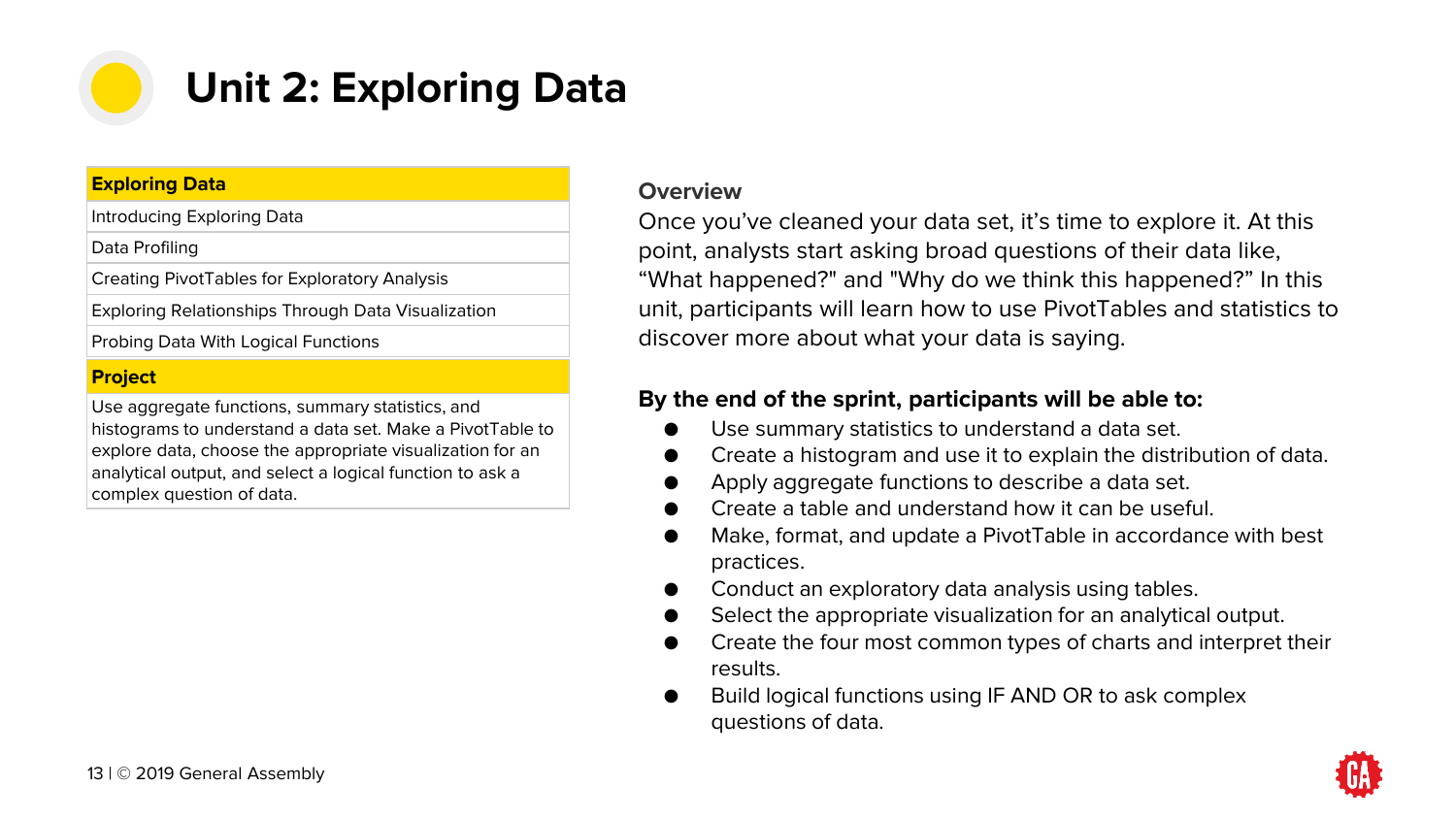

### **Unit 3: Interpreting Data**

#### **Interpreting Data**

Introducing Interpreting Data

Statistical Thinking and Design

Interpreting Data Using PivotTables

Measuring Relationships Between Variables

#### **Project**

Use correlation to measure interdependence between variables. Create a regression model to predict an output (given a certain input) and describe R-squared and how it relates to the regression line.

#### **Overview**

Analysts use statistics to determine the significance of what their data is saying, whether they can confidently predict outcomes with it, and to what level of certainty. In this unit, learners will discover how interpreting data can lead to actionable insights businesses need to succeed.

- Recognize and avoid common data collection pitfalls and biases.
- Critique the survey and experiment design of a given scenario.
- Group PivotTable data for improved readability and analysis.
- Use "Show Value As" to quickly perform calculations on PivotTable data.
- Use correlation to measure interdependence between variables.
- Describe predictive statistics and how they are used.
- Create a regression and use it to predict an output (given a certain input).
- Describe R-squared and how it relates to the regression line.

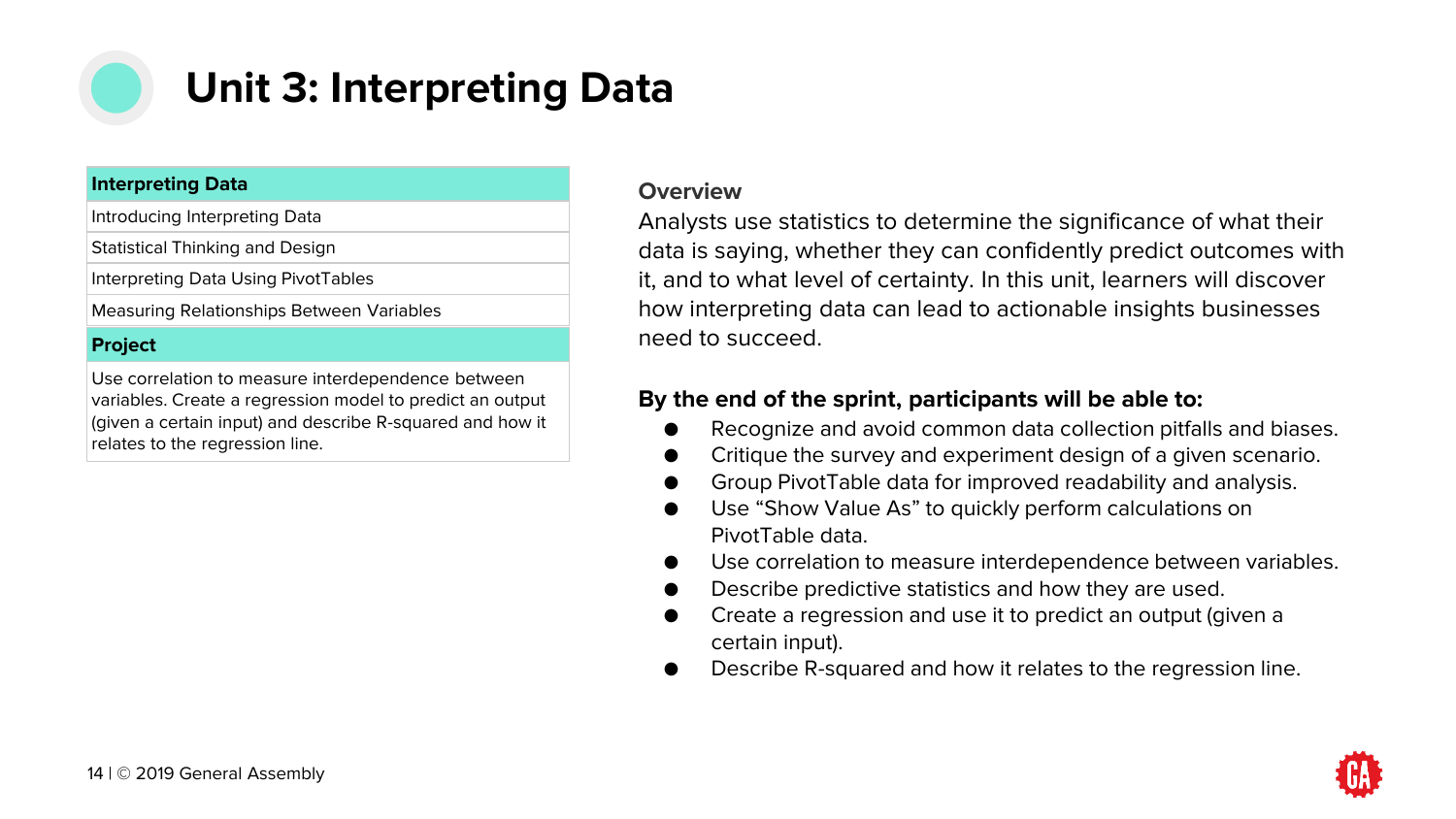

### **Unit 4: Communicating Insights**

#### **Communicating Insights**

Introducing Communicating Insights

Storytelling With Data

Designing Effective Visualizations

Beyond Basic Charts: Bubble Plots and Heat Maps

Planning Dashboards: Data for Everyone

#### **Project**

Scope out the strategy and story of your presentation, apply color theory and Tufte's rules to visualizations, and plan a dashboard according to best practices.

#### **Overview**

Insights gleaned from data don't serve much of a purpose if no one can understand them. In this unit, participants will learn how to communicate clear, succinct, and meaningful data stories.

- Explain why narratives are an important element of data analysis.
- Use the presentation canvas to plan your presentation.
- Explain Tufte's rules for good data visualization.
- Describe the three properties of color and how they convey meaning in data visualizations.
- Apply color theory and Tufte's rules to critique charts.
- Define the tenets of an effective dashboard.
- Determine the appropriate dashboard type and visualization based on a scenario.
- Use prioritization to organize and design a dashboard given a scenario.
- Evaluate a dashboard based on a scenario.

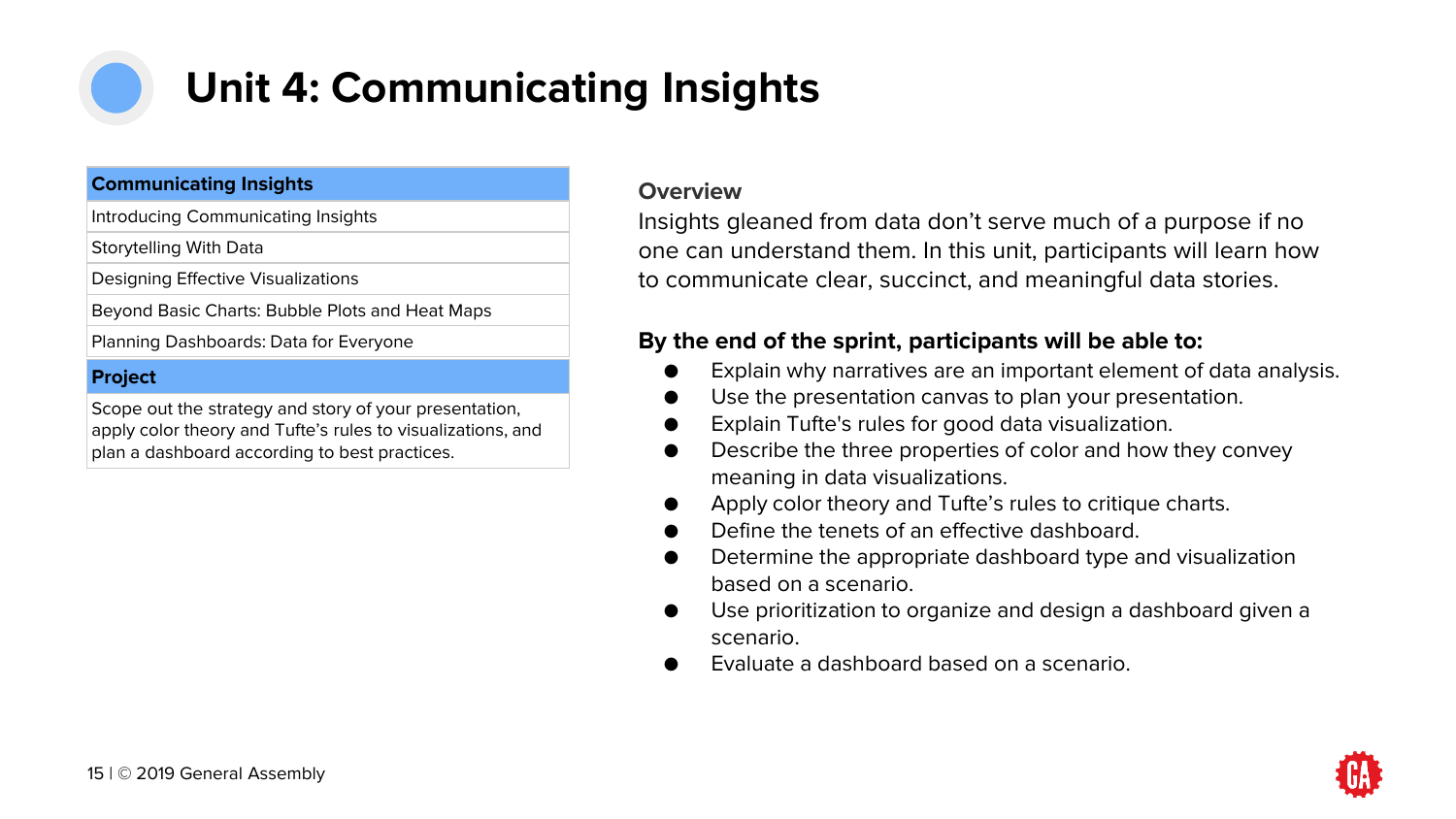

#### **SQL**

Introducing SQL

Getting Started With SQL

Exploring SQL Data With Basic Queries

Refining Queries With WHERE Clauses and Conditionals

Modifying Text Queries With String Functions

Handling NULL Values

Using Aggregate Functions to Summarize and Compare Data

Using CASE to Make New Fields

Joining Tables in SQL

Joining Multiple Tables in SQL

Writing SQL Subqueries

#### **Project**

Perform a multi-step SQL query and export it to Excel. Use Excel to create calculated fields and PivotTables, analyzing the data to generate insights and a recommendation for your client.

#### **Overview**

Every second, consumers generate massive amounts of data that businesses collect and store. But that data is useless unless we can use it to answer questions. Enter Structured Query Language or SQL — the language analysts use to unlock the power of data stored in relational databases.

- Explain what databases are and what they can do.
- Explain what SQL is and why analysts and businesses use it.
- Define basic data types in SQL.
- Conduct a simple data-pulling query using SELECT and FROM.
- Refine a query using LIMIT and ORDER BY.
- Properly use "=", "!=", "<", ">", ">=", "<=", "AND", and "OR" in WHERE clauses.
- Learn four of the most useful string functions: UPPER, CAST/CONCAT, LEN, and REPLACE.
- Describe null values and how they impact a data set, as well as how to handle them.
- Perform calculations in SQL using aggregate functions.
- Use GROUP BY to organize summary information.
- Create new fields based on a set of specified conditions using CASE statements.
- Use JOIN functions to combine data across tables.
- Use multiple JOINs to combine more than two tables.
- Learn to plan out JOIN queries to prevent erroneous results.
- Explain what subqueries are and why analysts use them.
- Distinguish between the three types of subqueries and write your own.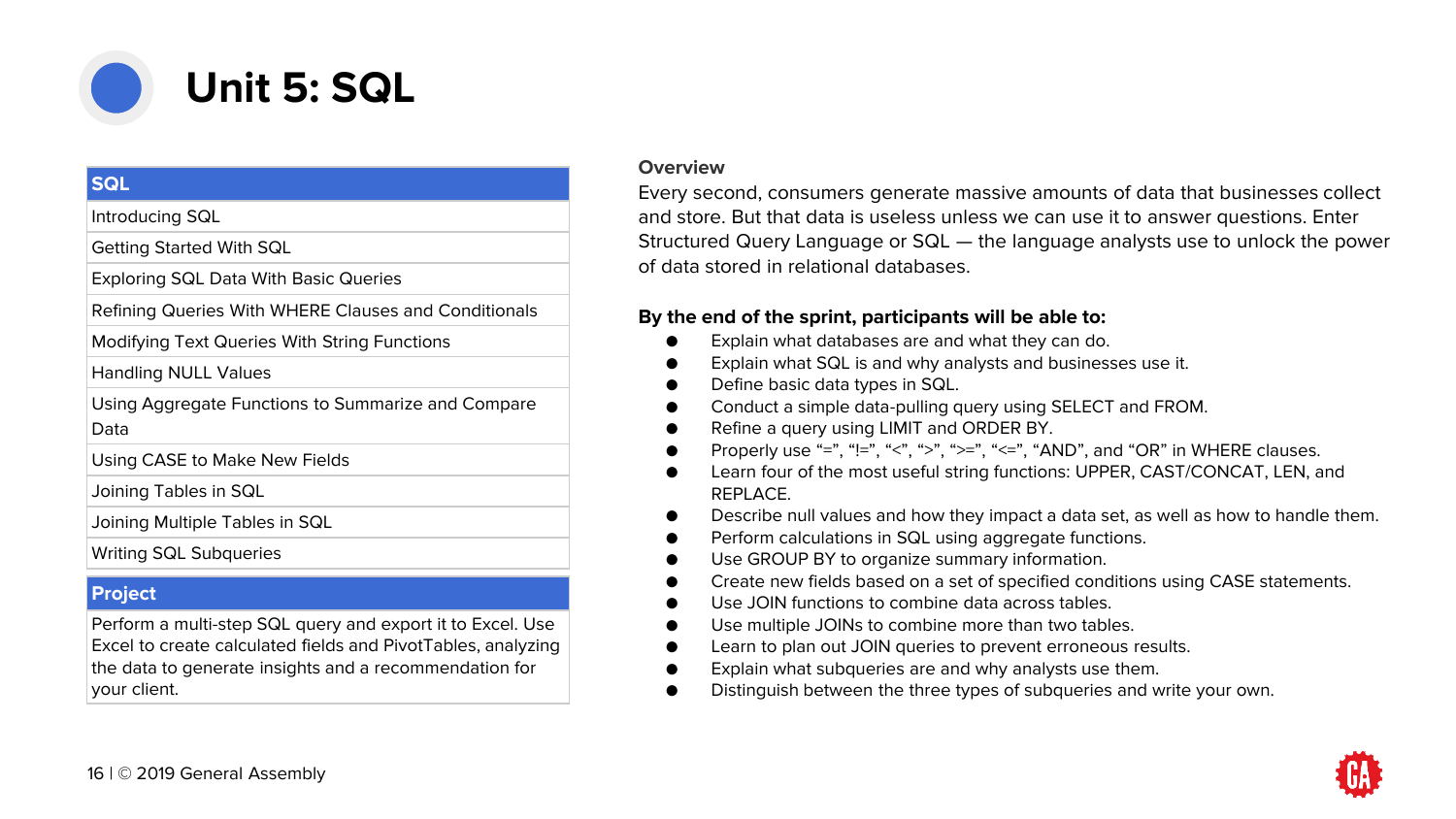## **Part 2: Influencing with Data**

#### **1 DAY WORKSHOP | LONDON**

#### **OVERVIEW**

Data's everywhere, but HR managers and leaders often present information and charts without providing real business insight. In this hands-on workshop, build on your technical foundation from the online program to become an effective influencer with data. Learn tried-and-true techniques to frame questions, communicate insights through visuals, and build powerful data-led narratives that compel action from those you seek to influence.

#### **OUTCOMES**

- Understand the principles of effective data wrangling, exploration, visualization, and communicating insights
- Evaluate the reports you receive more critically and effectively
- Generate reports with clear insights that compel action
- Apply your skills to a final presentation in class and commit to an action plan to implement your skills back in your role

#### **AGENDA**

#### 1.5 hrs

#### **Welcome + Defining a Question for Analysis**

Identify and generate effective questions for analytics teams to answer.

#### 1 hr

#### **Obtaining Data**

Walk away with a shared understanding of when and why to look at new data for an analysis and loads of inspiration as to how that can impact an analysis.

#### 2 hrs

#### **Exploring Data for Analysis**

Learn how to effectively evaluate results that are presented to you by identifying visual "tricks" that skew the perceived results of an analysis, and practicing a line of questioning can deepen the insights of an analysis and lead to actionable next steps.

#### 2.5 hrs

#### **Communicating Insights**

Learn a process for communicating insights effectively when revealing your recommendations to your stakeholders.

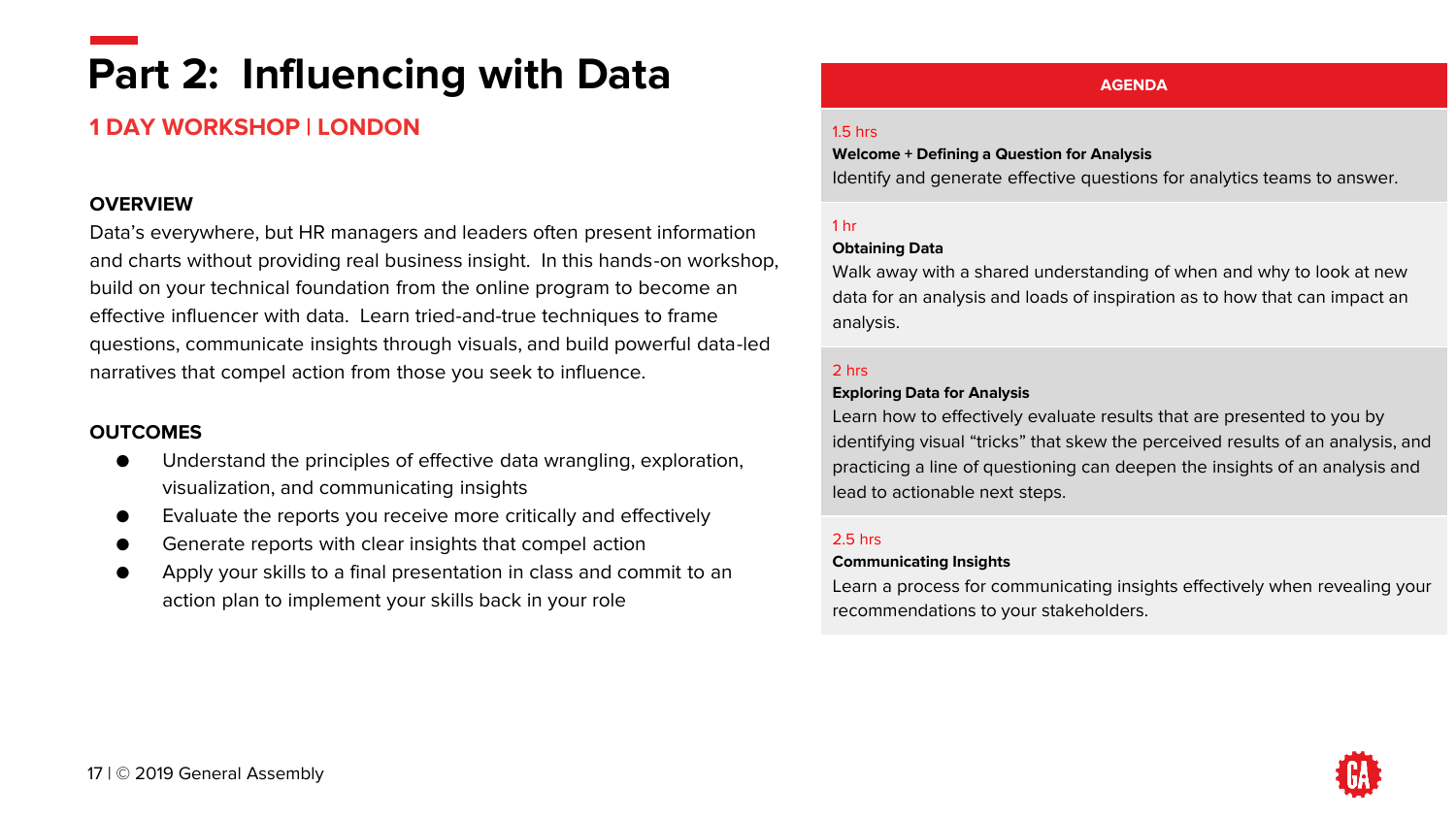### **Learner View on MyGA**